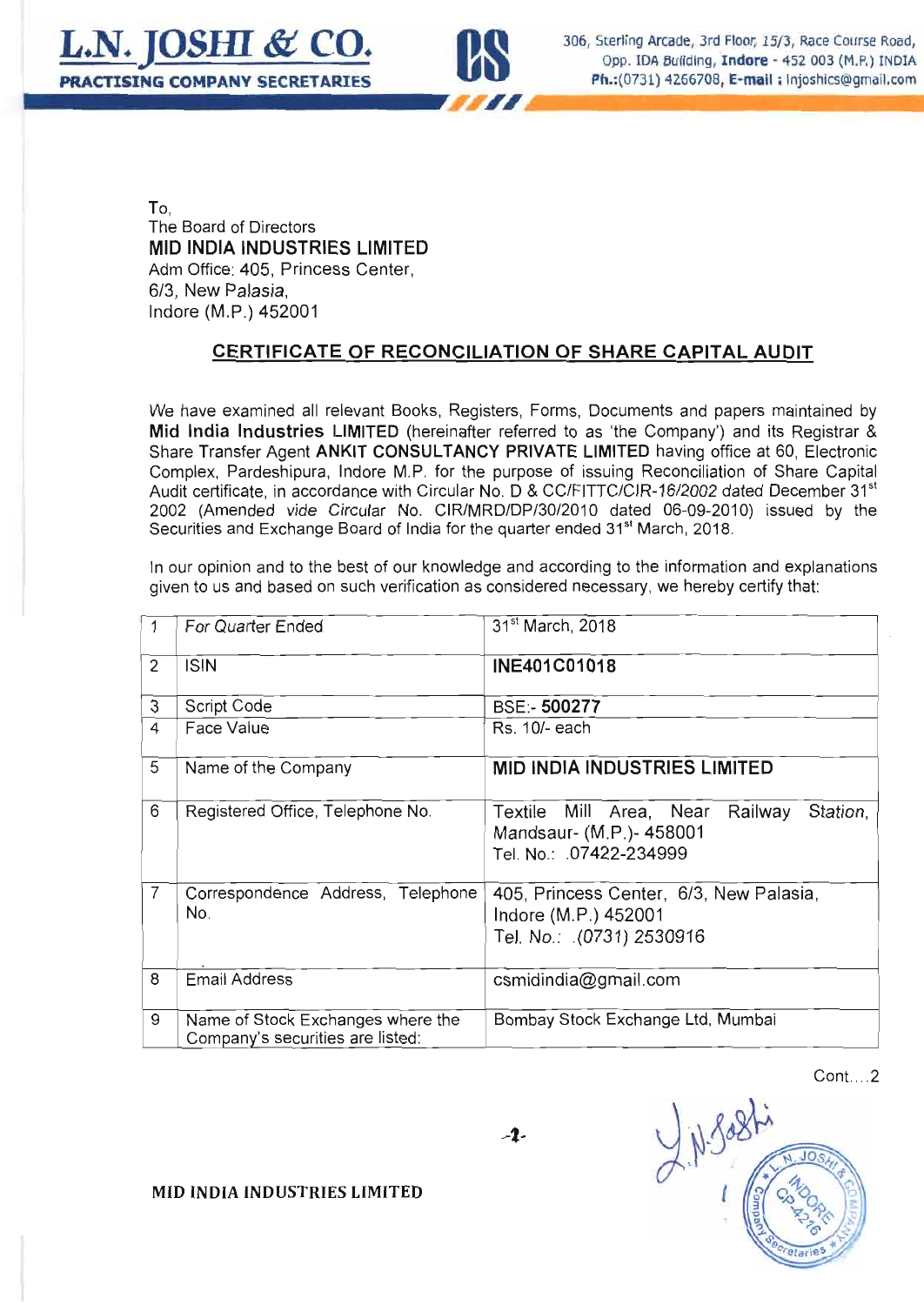| ×<br>٧<br>. .<br>__ | __ |
|---------------------|----|
|---------------------|----|

| . 10 | Issued Capital (in Rs.) | Number of Shares   % of Total Issued | Capital |
|------|-------------------------|--------------------------------------|---------|
|      | Rs. 163000000/-         | 16300000                             | 100     |

| 11 | Listed Capital (Exchange wise)           |          |        |
|----|------------------------------------------|----------|--------|
|    | (As per Company's record)                |          |        |
|    | Bombay Stock Exchange Ltd, Mumbai        | 16300000 | 100    |
|    |                                          |          |        |
|    | 12   Held in dematerialized form in CDSL | 4795905  | 29.42% |
| 13 | Held in dematerialized form in NSDL      | 5240525  | 32.15% |
| 14 | Physical                                 | 6263570  | 38.43% |
| 15 | Total No. of Shares (12+13+14)           | 16300000 | 100%   |

| 16    | Reasons for difference if any, between<br>(10811) | Nil | Nil |
|-------|---------------------------------------------------|-----|-----|
| (ii)  | Reasons for difference if any, between<br>(10815) | Nil | Nil |
| (iii) | Reasons for difference if any, between<br>(11&15) | Nil | Nil |

17. There is no change in share capital during the quarter ended 31't March, 2018.

18. Register of Members is updated (yes/no) if not updated up to which date

YES (maintained by RTA)

19. Reference of previous quarter with regard to excess dematerialized shares, if any, N.A.

20. Has the Company resolved the matter mentioned in point No.19 above in the current quarter? If not reason why?  $N.A$ .

21. All the dematerialization requests received during the quarter ended 31<sup>st</sup> March, 2018 have been duly confirmed within 21 days.

22. As on the date of this certificate, there are no cases of demate request received during the quarter ended 31<sup>st</sup> March, 2018 pending for confirmation beyond 21 days.

23. Name, Telephone & Fax No. Of the Compliance officer of the Company:

Mr. Shailendra Agrawal (A:25819) Company Secretary & Compliance Officer 405, Princess Center, 6/3, New Palasia, lndore(MP)452001 Phone No.: 0731-2530916<br>E-Mail:csmidindia@gmail.com Company Secretary & Compliance Officer<br>405, Princess Center, 6/3, New Palasia,<br>Indore (M.P.) 452001<br>Phone No.: 0731-2530916<br>E-Mail:csmidindia@gmail.com

Contd...3

## MID INDIA INDUSTRIES LIMITED